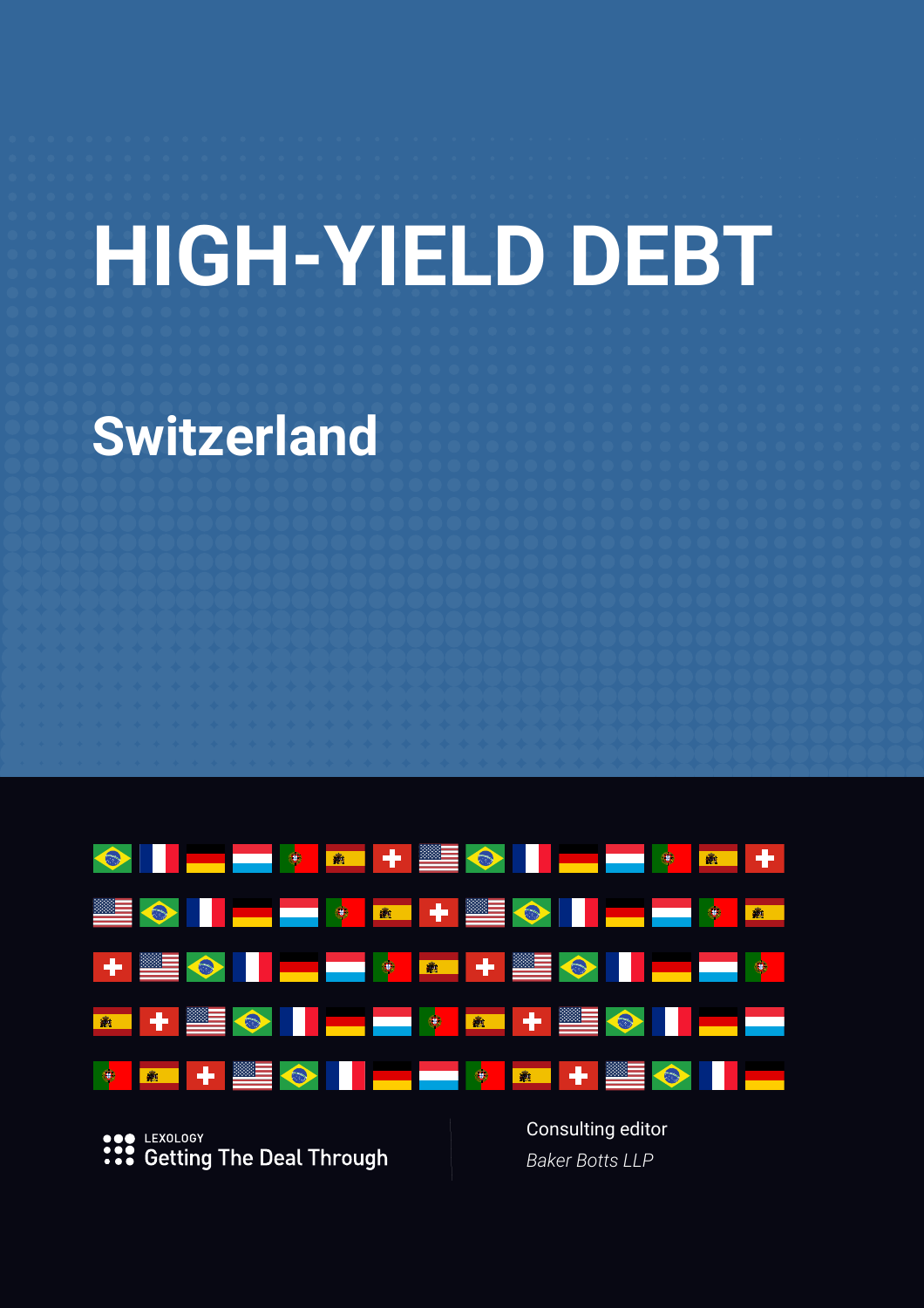# **High-Yield Debt**

Consulting editors **Justin F Hoffman, Douglas Getten, Andrew Thomison, T. Chuck Campbell**

*Baker Botts LLP*

Quick reference guide enabling side-by-side comparison of local insights, including into market and regulatory trends; key documentation terms and regulatory requirements; guarantees and securities; debt seniority and intercreditor arrangements; and other recent developments.

#### Generated 05 April 2022

The information contained in this report is indicative only. Law Business Research is not responsible for any actions (or lack thereof) taken as a result of relying on or in any way using information contained in this report and in no event shall be liable for any damages resulting from reliance on or use of this information. © Copyright 2006 - 2022 Law Business Research

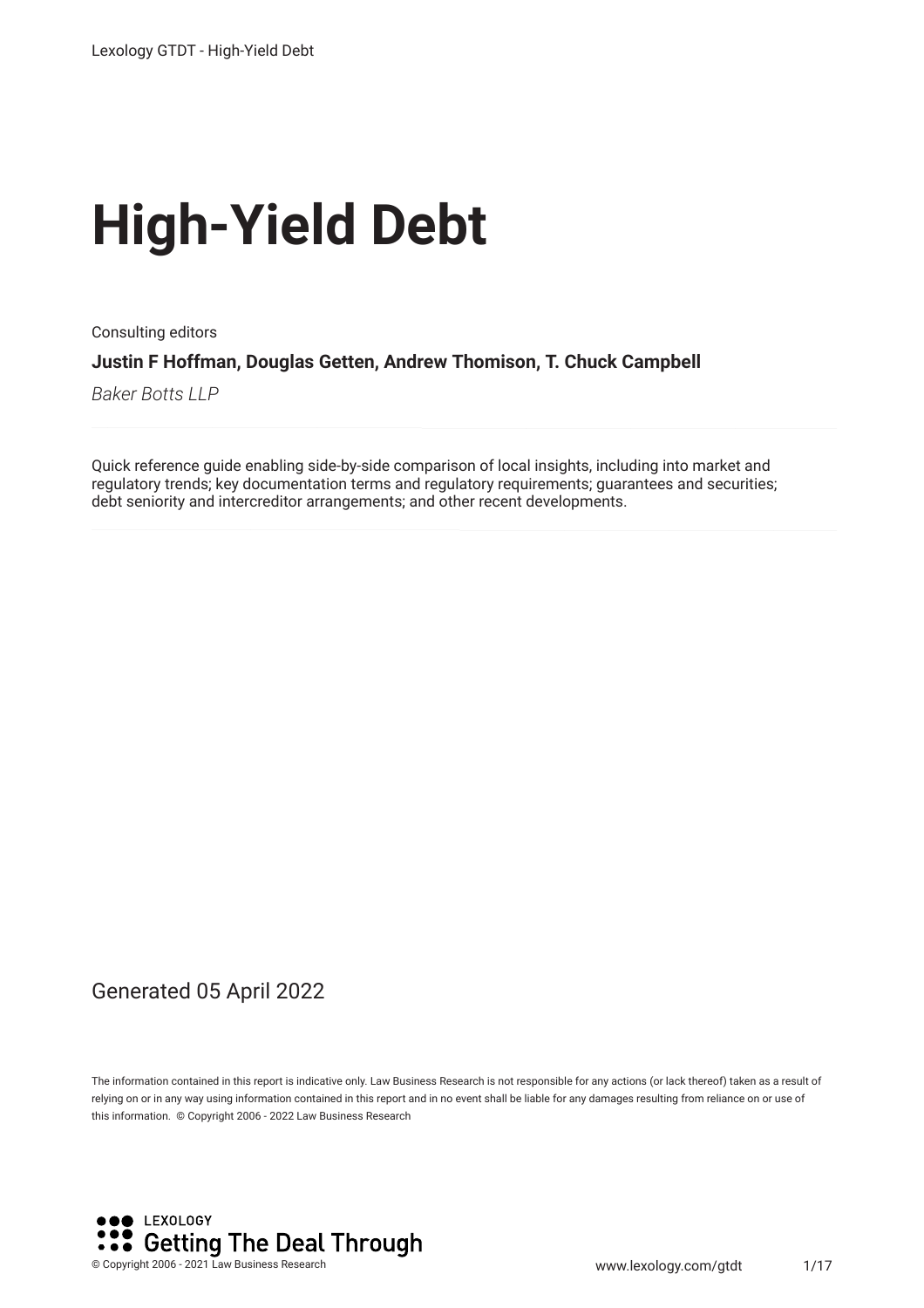### **Table of contents**

#### **MARKET OVERVIEW**

**High-yield debt securities versus bank loans**

**Regulation**

**Current market activity**

**Main participants**

**New trends**

#### **DOCUMENTATION TERMS**

**Issuance Maturity and call structure Offerings Covenants Change of control Crossover covenants**

#### **REGULATION**

**Disclosure requirements Use of proceeds Restrictions on investment Closing mechanics**

#### **GUARANTEES AND SECURITY**

**Guarantees Collateral package Limitations Collateral structure Legal expenses Security interests**

#### **DEBT SENIORITY AND INTERCREDITOR ARRANGEMENTS**

**Ranking of high-yield debt Regulation of voting and control**

#### **TAX CONSIDERATIONS**

**Offsetting of interest payments**

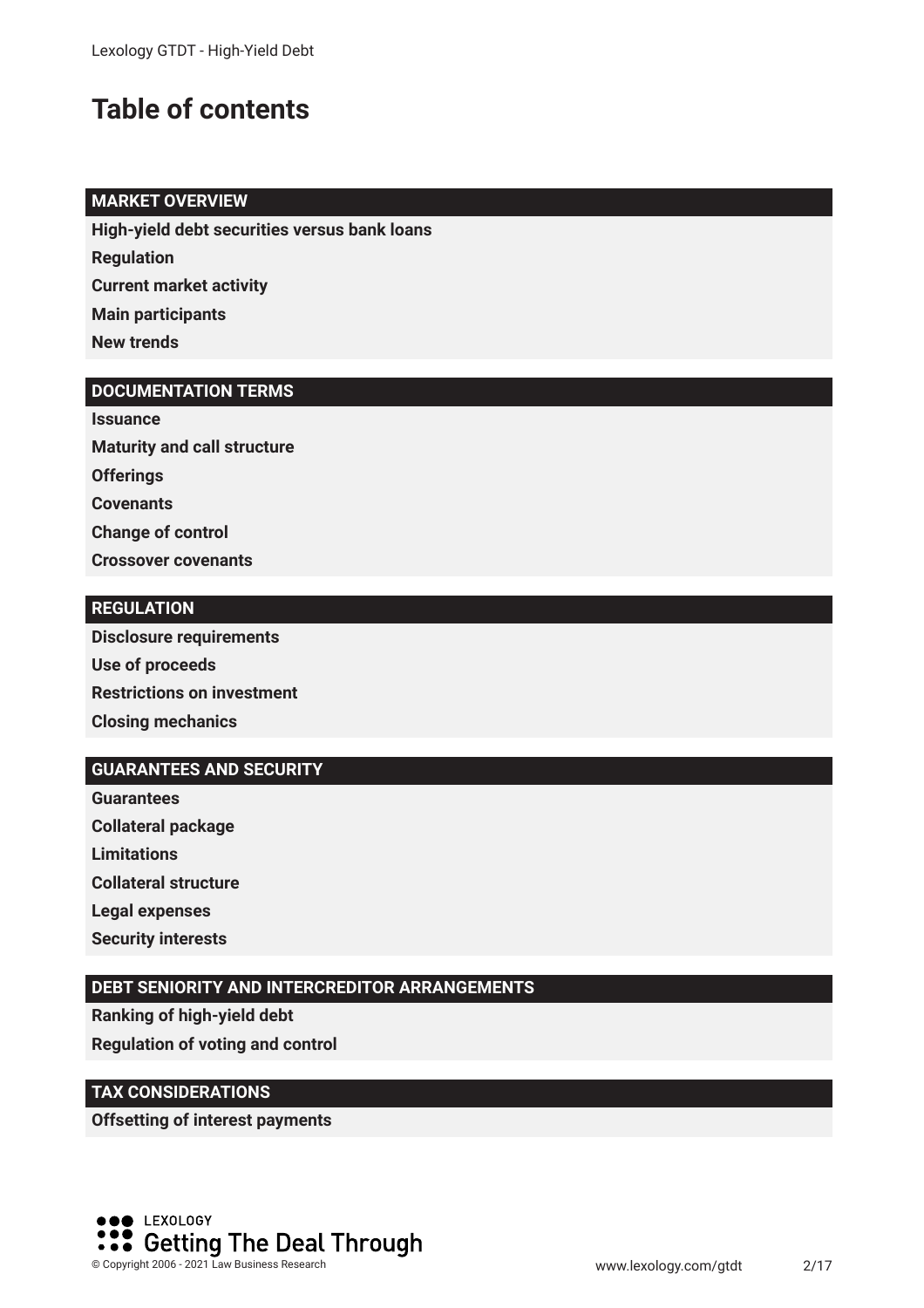**Tax rulings**

**UPDATE AND TRENDS**

**Recent developments** 

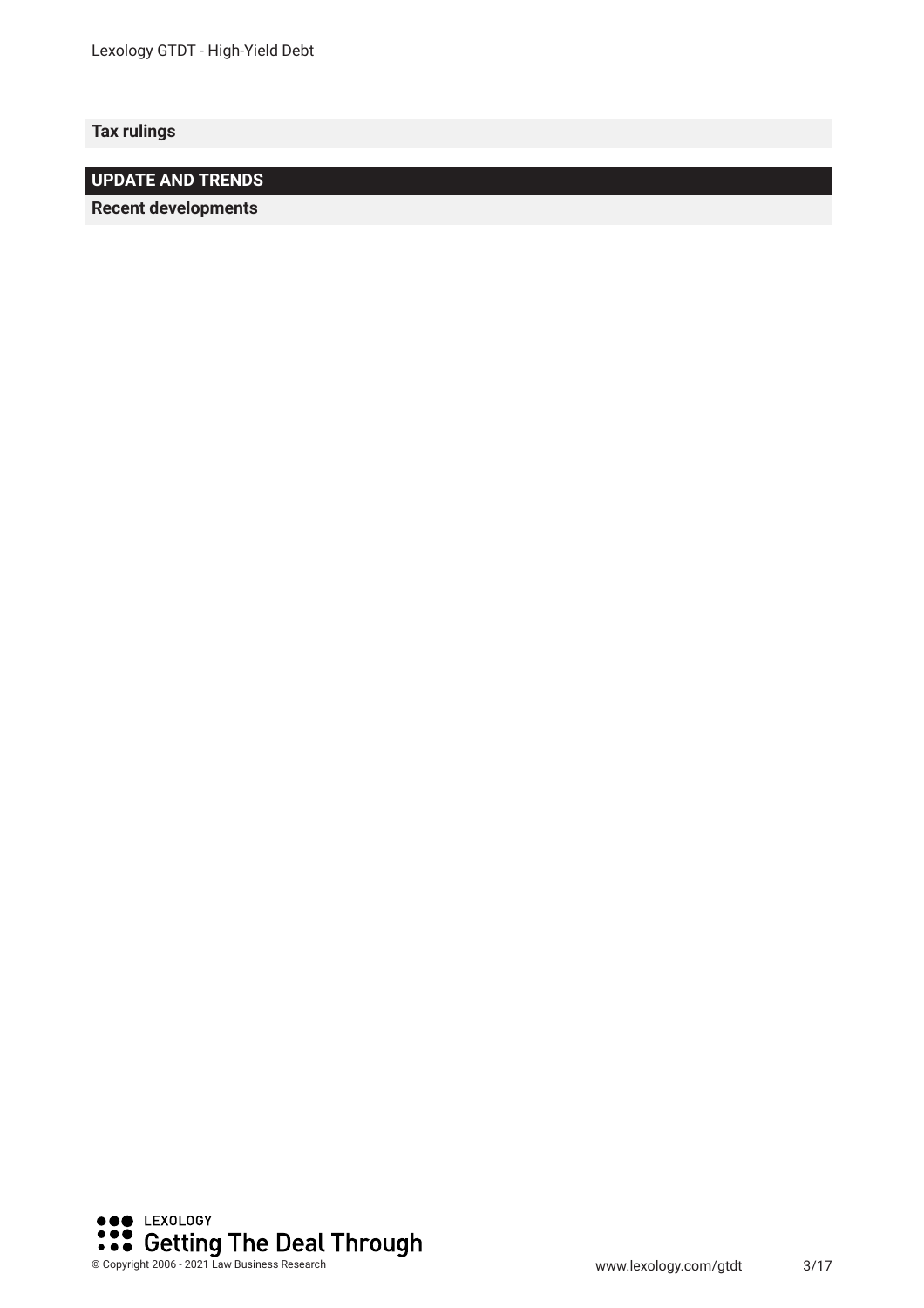### **Contributors**

#### **Switzerland**



**Tarek Houdrouge** tarek.houdrouge@swlegal.ch *Schellenberg Wittmer*



**Dr. Jean-Frédéric Maraia** jean-frederic.maraia@swlegal.ch *Schellenberg Wittmer*



**Grégoire Tribolet** gregoire.tribolet@swlegal.ch *Schellenberg Wittmer*



**Christoph Vonlanthen** christoph.vonlanthen@swlegal.ch *Schellenberg Wittmer*



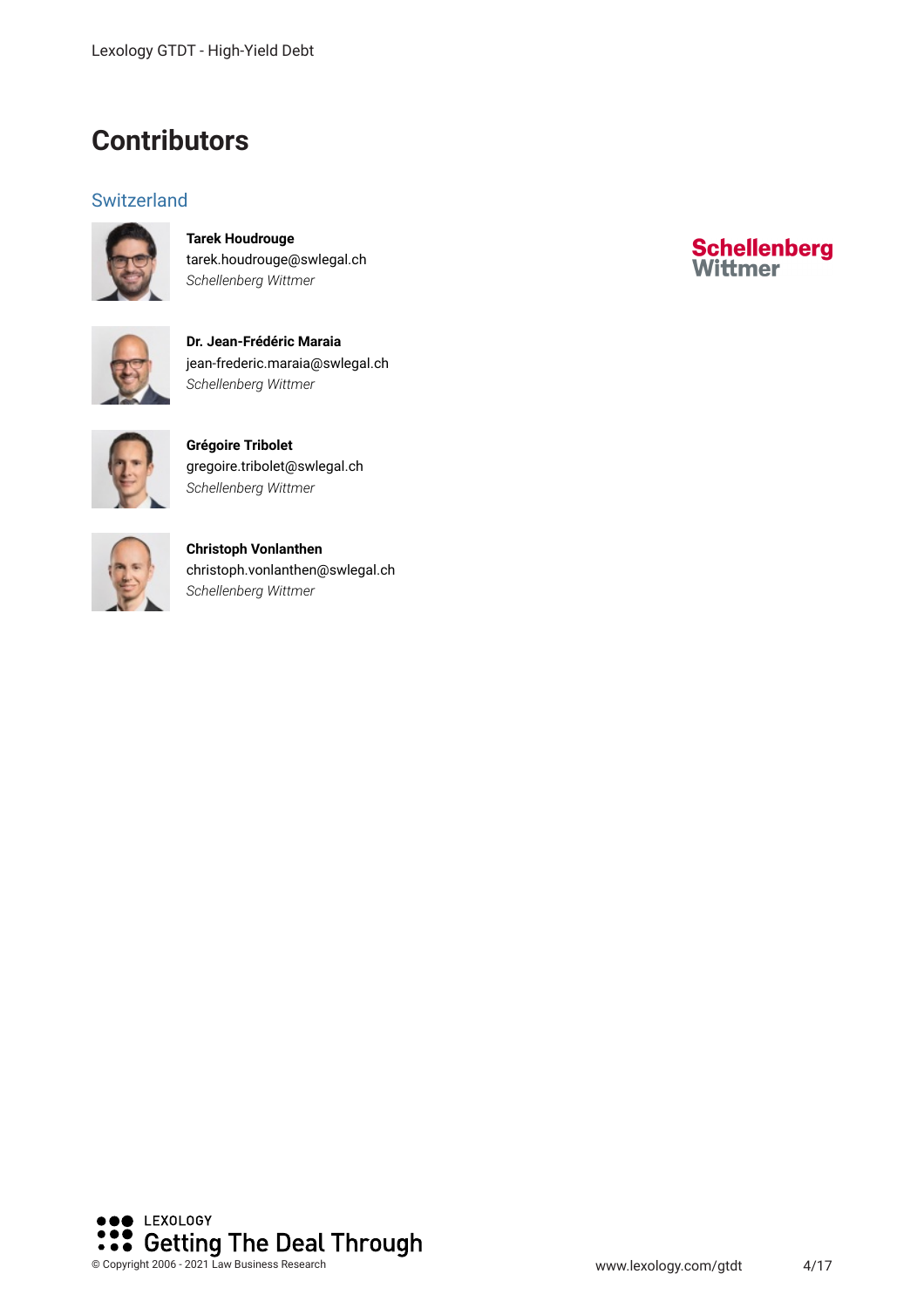#### **MARKET OVERVIEW**

#### **High-yield debt securities versus bank loans**

Discuss the major differences between high-yield debt securities and bank loans in your jurisdiction. What are some of the critical advantages and disadvantages?

Traditionally, Swiss companies have had the choice of three principal markets for leveraged fnance:

- the European high-yield bond market, mostly arranged via investment banks based in London and marketed to investors in Europe and, in part, the United States under a documentation, including an indenture, typically governed by New York law;
- the international leveraged loan market syndicated by large European banks, including to institutional lenders, under a Loan Market Association (LMA)-based documentation, including a credit facility agreement, typically governed by English law; and/or
- the Swiss domestic leveraged loan market (particularly geared towards middle-market transactions) under a documentation, including a credit facility agreement, typically governed by Swiss law.

Over the years, tax considerations, along with the size of the fnancing and the needs of the issuer, have been a key driver in the determination of the market that Swiss companies have been able to tap. This is because, in very simple terms, a Swiss issuer is required to withhold a 35 per cent tax on the payment of interest on high-yield bonds. Swiss withholding tax renders a high-yield bond issued by a Swiss issuer unattractive to non-Swiss investors.

By contrast, there is no Swiss withholding tax on the interest payable on a leveraged loan. This regime however applies for so long as the leveraged loan is not requalifed as a bond or note by the Swiss tax authorities. Under the '10/20 nonbank rules', a leveraged loan will be recharacterised as a bond or note if the loan is held by more than 10 non-banks or if the borrower has more than 20 non-bank lenders under any of its borrowings. To ensure this does not happen, the credit facility agreement will contain, among other things, restrictions on the assignability of the loan or the ability of the lenders to sell sub-participations.

In light of the sharp expansion in the institutional lender market, contractual restrictions on primary syndication or secondary sales to institutional lenders, including collateralised loan obligations, have created frictions in the ability of Swiss companies to access the international loan market, including the non-amortising 'term loans B' (TLBs).

One work-around is for Swiss companies to issue high-yield bonds or borrow under TLBs out of a non-Swiss fnance company (a Finco) while restricting the repatriation of the net proceeds of the fnancing to Switzerland to ensure that no Swiss withholding tax will apply. Fincos' high-yield bonds or TLBs can be guaranteed by the Swiss parent. This workaround, however, is in effect only available to Swiss companies with a regional or international footprint.

In addition to the European high-yield market and the international leveraged loan market, Swiss companies have been able to access a thriving domestic leveraged loan market (in particular, for middle market transactions). In the negative interest environment of the recent past, Swiss banks have been keen to put money to work.

In broad terms, leveraged loans in the Swiss domestic market typically have features of 'term loans A' and thus are held by banks and are amortising. They offer the borrowers the ability to refnance (as either there is no 'no call period' or the loan is NC1) and are mostly unrated. The documentation is governed by Swiss law and tends to be shorter than the typical LMA-based credit facility agreement.

On 17 December 2021, the Swiss Parliament approved the abolition of the Swiss withholding tax on bond interest payments. However, the deadline to launch a referendum has not yet expired. If adopted, this reform of Swiss tax law would greatly facilitate the access of Swiss companies to the European high-yield bond market and the institutional

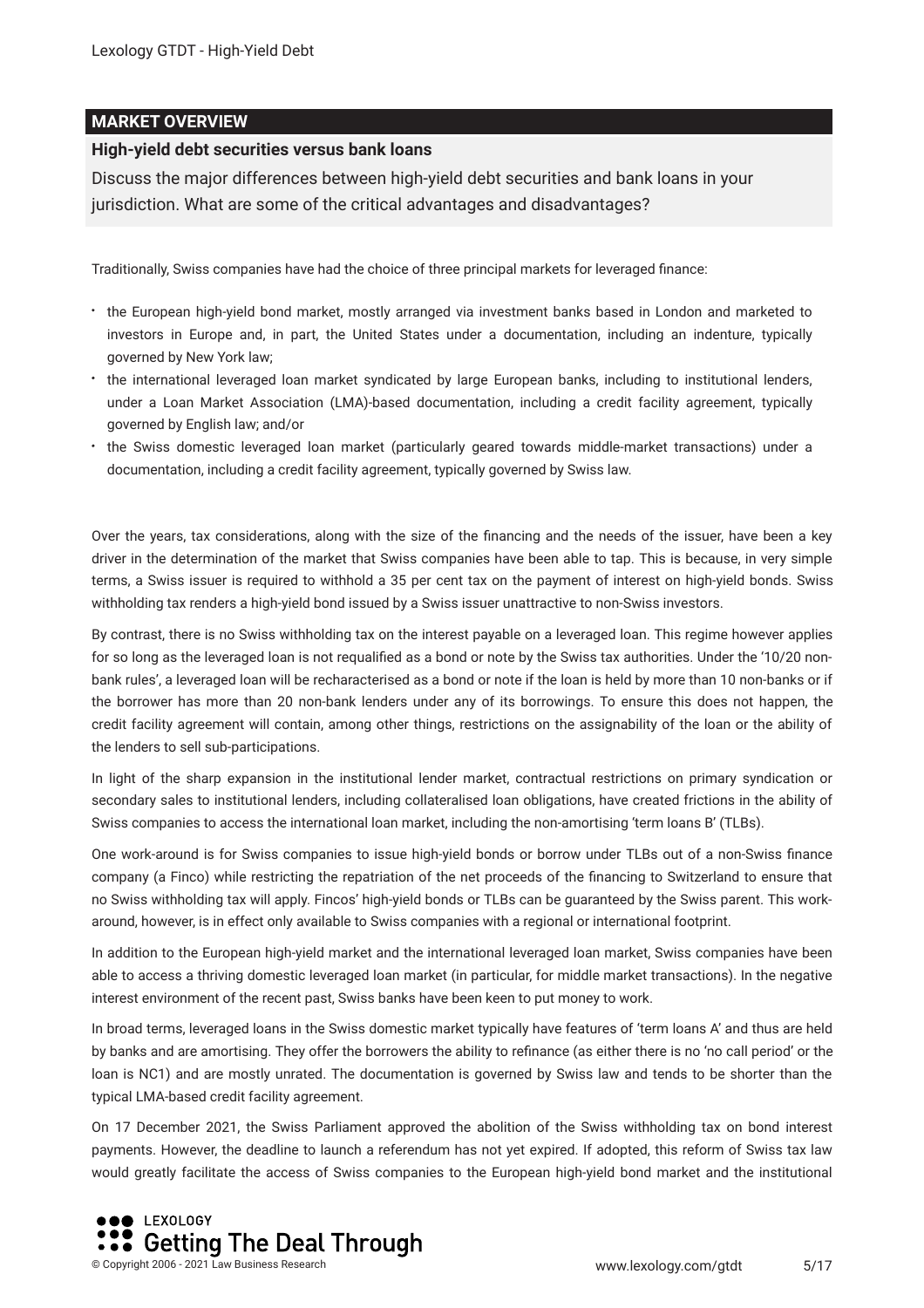lending markets.

#### **Regulation**

Are you seeing increased regulation regarding either high-yield debt securities or bank loans in your jurisdiction?

The regulatory environment in Switzerland is fairly stable.

Key characteristics of a high-yield bond offering (v a leveraged loan) are disclosure and related due diligence. Industry groups (such as the Association for Financial Markets in Europe) and investors in the high-yield market have issued guidance on disclosure.

Swiss law will not affect the usual practice for marketing high-yield bonds. The recently enacted Swiss Financial Services Act is intended to align with the EU prospectus regulation. Since high-yield bonds typically have minimum denomination to make them eligible for the 'wholesale debt exemption', placement of bonds with Swiss investors will not require any prospectus to be prepared and approved by a review body in Switzerland.

In addition, high-yield bonds tend to be listed outside Switzerland with the effect that no listing prospectus will be required in Switzerland. It is helpful to note in this respect that Swiss issuers without securities admitted to trading in the EU will tend to prefer The International Stock Exchange (TISE) based in the Channel Islands. This is because an admission to trading on the TISE does not subject the Swiss issuer to the EU Market Abuse Regulation (MAR), which may be cumbersome. This consideration is less relevant for SIX-listed companies since SIX has refreshed its rulebook to mirror a number of MAR requirements.

For bank loans in the Swiss domestic market, it is helpful to note that the ECB Leveraged Lending Guidance does not apply to credit institutions that do not participate in the Single Supervisory Mechanism Regulation. In other words, they do not apply to Swiss fnancial institutions as such.

Bank loans carry foating rates (unlike high-yield bonds, which are essentially fxed rate securities, although foating rate notes represent a non-negligible part of the market). The Swiss Financial Market Supervisory Authority issued Guidance 10/2020 in which it provided a roadmap to supervised fnancial institutions for managing the LIBOR transition. SARON is the risk-free rate for CHF-denominated debt recommended by the National Working Group on Swiss Franc References Rates.

It should also be noted that there are strict limitations on the ability to implement a debt pushdown for tax purposes (ie, to create a tax shield) as there is no consolidation under Swiss tax law and a merger of an acquisition vehicle into the target, for example, will not enable the surviving entity to reduce its taxable income with interest payable on the acquisition debt. There are a number of limited workarounds, including equity-to-debt swaps and asset push-ups.

*Law stated - 01 March 2022*

#### **Current market activity**

Describe the current market activity and trends in your jurisdiction relating to high-yield debt securities financings.

While issuances of high-yield bonds by Swiss companies (or their foreign Finco) have remained 'muted' over the recent past, indicators point towards a robust recovery in the leveraged loan market since the second half of 2020.

Benign conditions, in particular an environment of negative interest in Switzerland, translated into favourable conditions

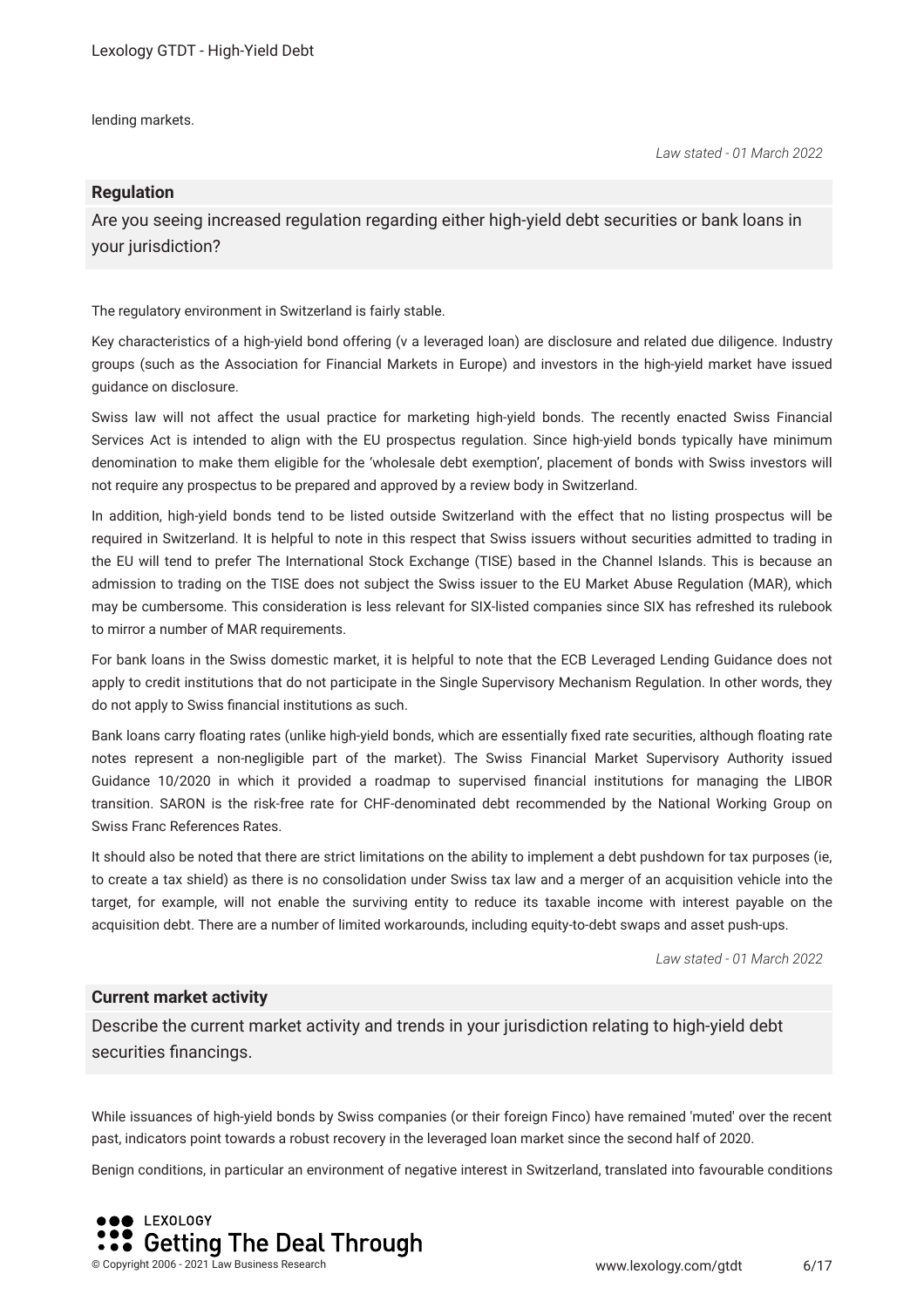for borrowers and sponsors, although the Swiss market tends to remain disciplined on terms, including covenants.

One key accelerating trend is the strong development of unitranche lending. Attractive features of this form of fnancing, including speed of execution, confdentiality, simpler deal structure and greater certainty, have combined with the absence of Swiss withholding tax and the emergence of large population of European funds serving Switzerland to fuel the rise of this attractive financing alternative for Swiss companies and financial sponsors.

*Law stated - 01 March 2022*

#### **Main participants**

Identify the main participants in a high-yield debt fnancing in your jurisdiction and outline their roles and fees.

Swiss companies arrange the issuance of high-yield bonds with London- or European-based investment banks (including UK afliates of Swiss banks) and tap the international leveraged loan markets via large international banks.

In the domestic market, both major global banks Credit Suisse and UBS play a considerable role, alongside Swiss independent banks and the cantonal banks.

When fnancing an acquisition, Swiss banks typically charge commitment and underwriting fees.

*Law stated - 01 March 2022*

#### **New trends**

Please describe any new trends as they relate to the covenant package, structure, regulatory review or other aspects of high-yield debt securities.

During the pandemic, many Swiss companies drew under available revolving facilities, secured additional loans and sought 'Covid plus' loans backed by the guarantee of the Swiss government to preserve their liquidities. The inclusion of Covid plus loans in the capital structure of Swiss companies requires them to review carefully the type of cash upstreaming they are entitled to do and restrictions on transferring proceeds abroad or operating a cash-pooling arrangement.

Many Swiss companies sought and obtained fnancial covenant relief and the suspension of compliance with fnancial covenants. In turn, banks have negotiated anti-hoarding provisions and minimum liquidity provisions.

*Law stated - 01 March 2022*

#### **DOCUMENTATION TERMS**

#### **Issuance**

How are high-yield debt securities issued in your jurisdiction? Are there particular precedents or models that companies and investors tend to review prior to issuing the securities?

High-yield bonds issued by Swiss companies are generally governed by New York law indentures (as is the case of the broader high-yield bond market). In principle, high-yield bonds issued by Swiss companies follow comparable transactions in the European high-yield bond markets. For tax reasons, the bonds are frequently issued by a non-Swiss fnance company of the group, while part of the collateral is granted by Swiss group companies.

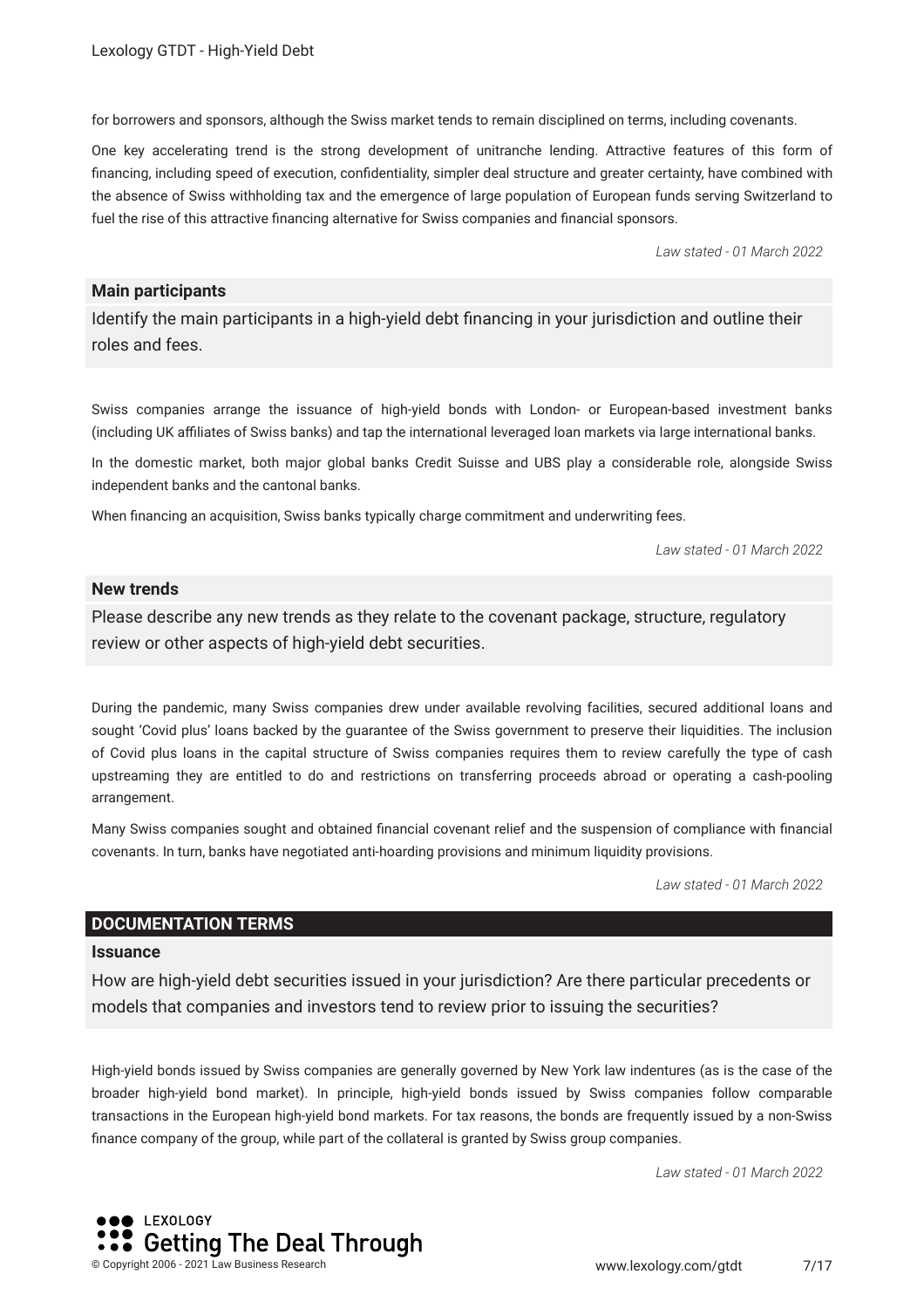#### **Maturity and call structure**

What is the typical maturity and call structure of a high-yield debt security? Are high-yield securities frequently issued with original issue discount? Describe any yield protection provisions typically included in the high-yield debt securities documentation.

Maturity and call structure of high-yield bonds issued by Swiss companies (or their non-Swiss fnance companies) refect the usual terms of the European high-yield bond market.

High-yield bonds generally have terms between fve and 10 years with non-call periods of between two and fve years. The most common maturity is seven years, with a non-call period of three years (7nc3). In the case of foating-rate bonds, non-call periods are shorter (foating-rate bonds generally have a one- or two-year non-call period).

Even during the non-call period, the issuer can generally redeem the bonds at a redemption price equal to 100 per cent of the principal plus a make-whole premium. After the expiration of the non-call period, high-yield bonds are typically redeemable at a redemption price equal to par plus a fixed premium that ratchets down each year until the issuer is able to redeem at par. Many seven- and eight-year fxed-rate bonds now feature a frst call premium of 50 per cent of the coupon. In principle, foating-rate bonds have terms more favourable to the issuer for redemption, with an optional redemption starting at 103 or 102 per cent of the principal amount of the bonds and decreasing overtime.

High-yield bonds have generally been issued at par, although there are instances where original issue discounts have been granted.

*Law stated - 01 March 2022*

#### **Offerings**

How are high-yield debt securities offerings launched, priced and closed? How are coupons determined? Do you typically see fxed or foating rates?

The launch, pricing, and closing of a high-yield bond offering follows the usual process in the European high-yield bond market.

Launch and pricing can be structured as 'drive-by' for frequent issuers.

Pricing of the high-yield bonds (eg, coupons, issue price) is determined by the issuer and the 'initial purchasers' (ie, the banks offering settlement underwriting) based on the books built following the launch of the offering.

High-yield bonds issued by Swiss groups generally bear fxed-rate interest, although there are instances of foating-rate bonds.

*Law stated - 01 March 2022*

#### **Covenants**

Describe the main covenants restricting the operation of the debtor's business in a typical highyield debt securities transaction. Have you been seeing a convergence of covenants between the high-yield and bank markets?

The covenant package of bonds issued by a Swiss company (or its non-Swiss fnance company) will typically follow the package of comparable transactions in the European high-yield bond markets.

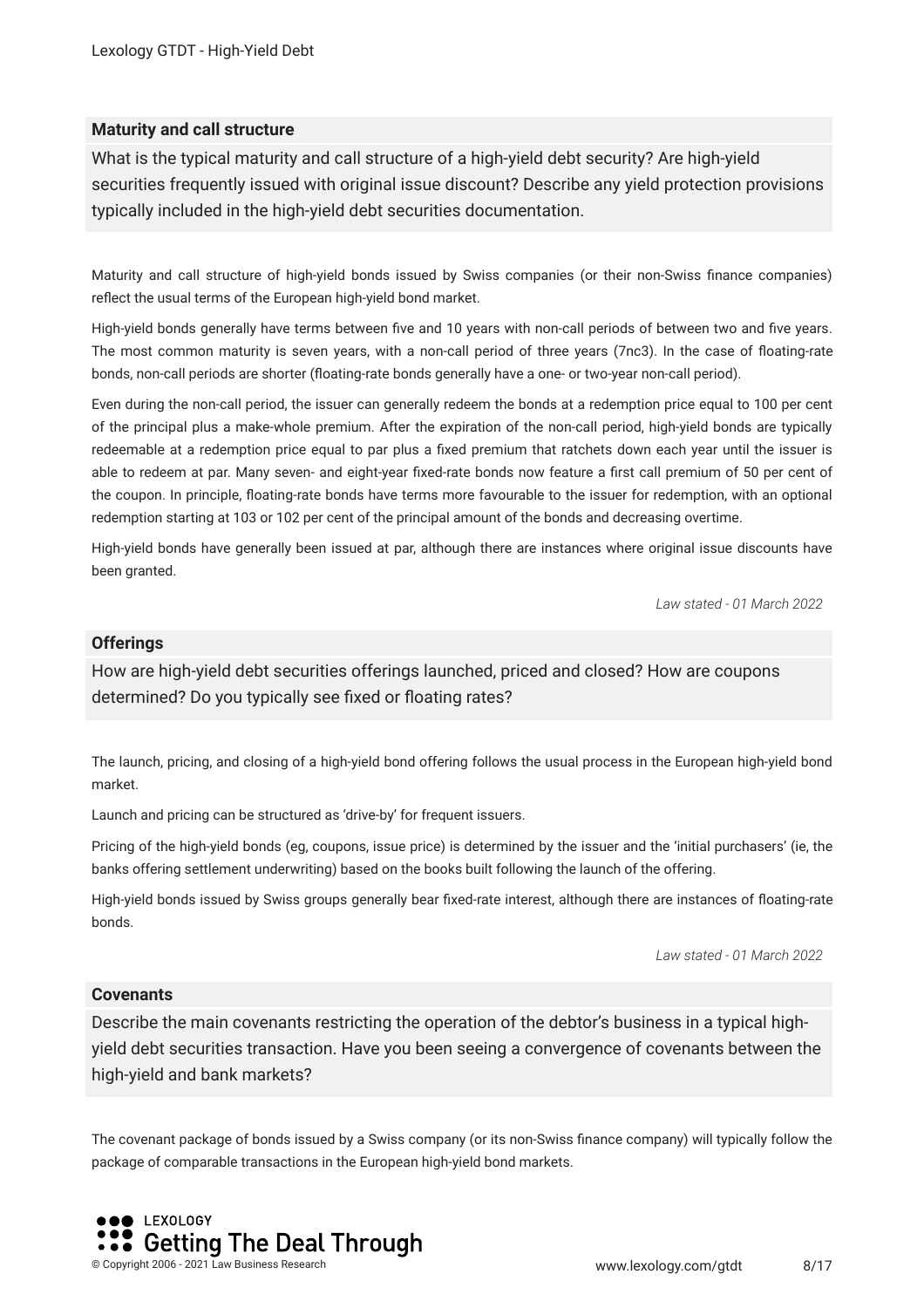Among other things, the bonds will have incurrence-based covenants on:

- $\cdot$  incurring additional indebtedness and issuing preferred stock;
- making restricted payments that would result in value leakage for the bondholders (eg, dividends, repurchases of equity or subordinated debt);
- \* entering into certain transactions with affiliates;
- issuing guarantees;
- designating unrestricted subsidiaries;
- **:** issuing or selling assets or share capital of certain subsidiaries;
- granting or incurring certain liens;
- $\bullet$ entering into transactions that would result in a change of control of the issuer;
- entering into mergers and consolidations;
- selling substantially all of the assets; and
- agreeing consensual restrictions on the payment of dividends and transfer of assets within the group.

Secured bonds have additional covenants relating to security interests.

There will also be a reporting covenant aimed at ensuring that bondholders will receive the information they need to trade the bonds and monitor the performance of the issuer.

In general terms, high-yield bond covenants usually impose fewer restrictions than bank loans, although there have been convergence between high-yield bonds and TLBs (which have become 'covenant light', ie, without fnancial covenants) as they essentially target a similar population of debt investors.

*Law stated - 01 March 2022*

Are you seeing any tightening of covenants or are you seeing investor protections being eroded? Are terms of covenants often changed between the launch and pricing of an offering?

Since the second half of 2020, generally attractive fnancing terms have been available to issuers and private equity sponsors (even though the volume of issuances by Swiss companies has been relatively muted) although infation, supply chain disruption and geopolitical upheavals may have the effect of making the market more challenging going forward.

*Law stated - 01 March 2022*

Are there particular covenants that are looser or tighter, based on a particular industry sector?

While the industry may play a role, especially if it is expanding generally or has been battered (such as the aviation or related industries in which certain Swiss issuers are involved), the covenant package will be heavily dependent on the general credit of the issuer, its cash fow generation capacity, its strategy and business model and its market shares.

*Law stated - 01 March 2022*

#### **Change of control**

Do changes of control, asset sales or similar typically trigger any prepayment requirements?

The high-yield bonds of Swiss companies will here again follow the customary terms in the high-yield European market.

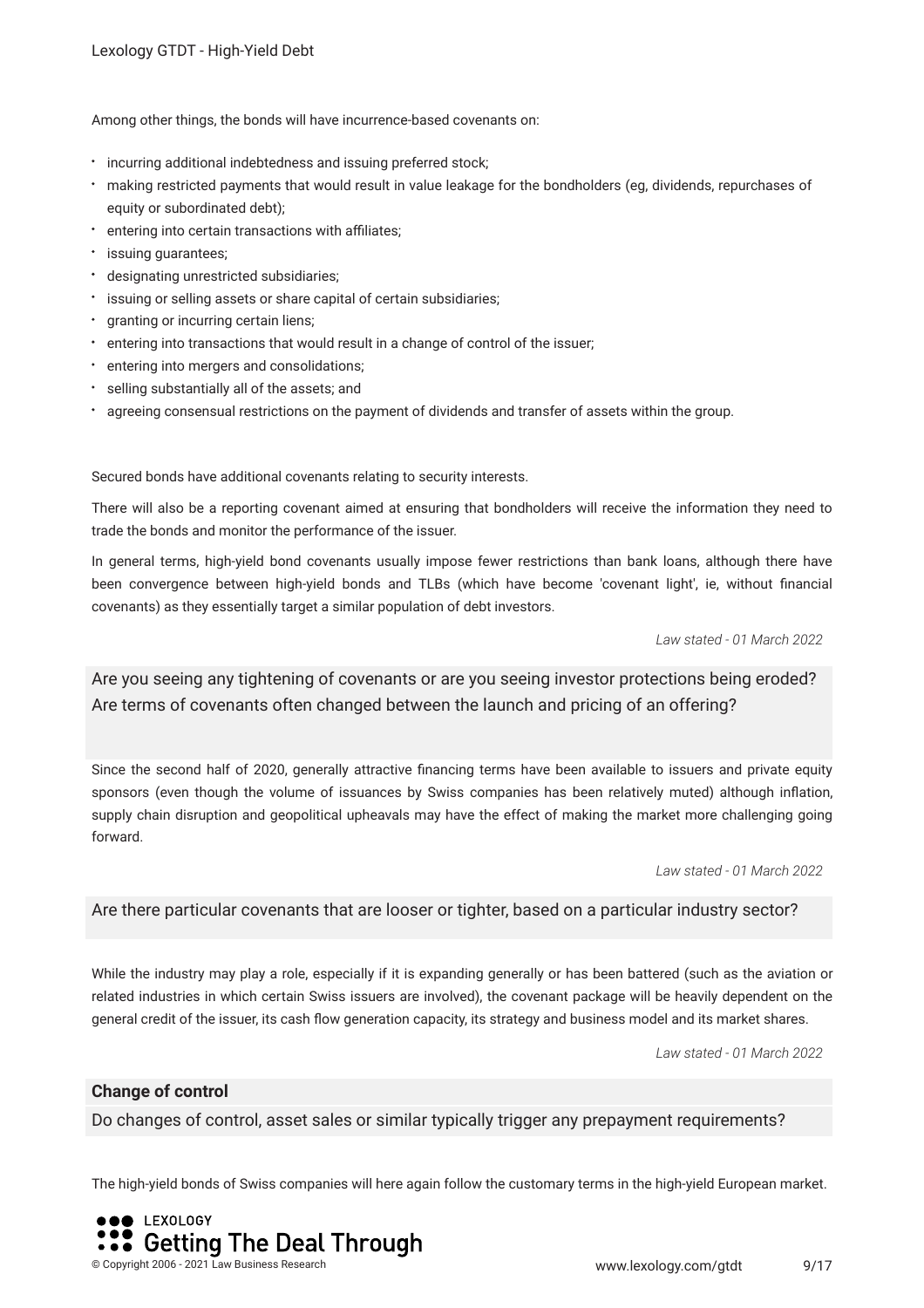A change of control typically triggers the right of each bondholder to exercise a put at a price of 101 per cent of the principal amount of the bonds, plus accrued interest. This change of control put is given effect via a tender offer.

Asset sale covenants generally contain prepayment obligations according to which proceeds above a certain threshold that are not used for specifed purposes (such as reinvestment in the business) must be used to make a repurchase offer to bondholders.

*Law stated - 01 March 2022*

Do you see the inclusion of 'double trigger' change of control provisions tied to a ratings downgrade?

Double trigger change of control provisions are generally not included in high-yield bond documentation issued by Swiss groups.

*Law stated - 01 March 2022*

#### **Crossover covenants**

Is there the concept of a 'crossover' covenant package in your jurisdiction for issuers who are on the verge of being investment grade? And if so, what are some of the key covenant differences?

While we have not yet seen this concept being used in the context of high-yield bonds issued by Swiss companies, cross-over covenant packages depend essentially on the credit rating of the issuer and could be used in the future.

*Law stated - 01 March 2022*

#### **REGULATION**

#### **Disclosure requirements**

Describe the disclosure requirements applicable to high-yield debt securities fnancings. Is there a particular regulatory body that reviews or approves such disclosure requirements?

Disclosure for a high-yield bond offering tends to be driven by international (in particular US) law and practice. Swiss law does not affect the usual practice for marketing high-yield bonds. The Swiss Financial Services Act is intended to align with the EU prospectus regulation and recognises the 'wholesale debt exemption' (for bonds with a denomination of at least 100,000 Swiss francs).

In addition, high-yield bonds tend to be listed outside Switzerland, with the effect that no listing prospectus will be required in Switzerland.

*Law stated - 01 March 2022*

#### **Use of proceeds**

Are there any limitations on the use of proceeds from an issuance of high-yield securities by an issuer?

The Use of Proceeds section will usually contemplate that the proceeds will be used outside Switzerland except to the extent use in Switzerland is permitted under the Swiss taxation laws without payments in respect of the high-yield

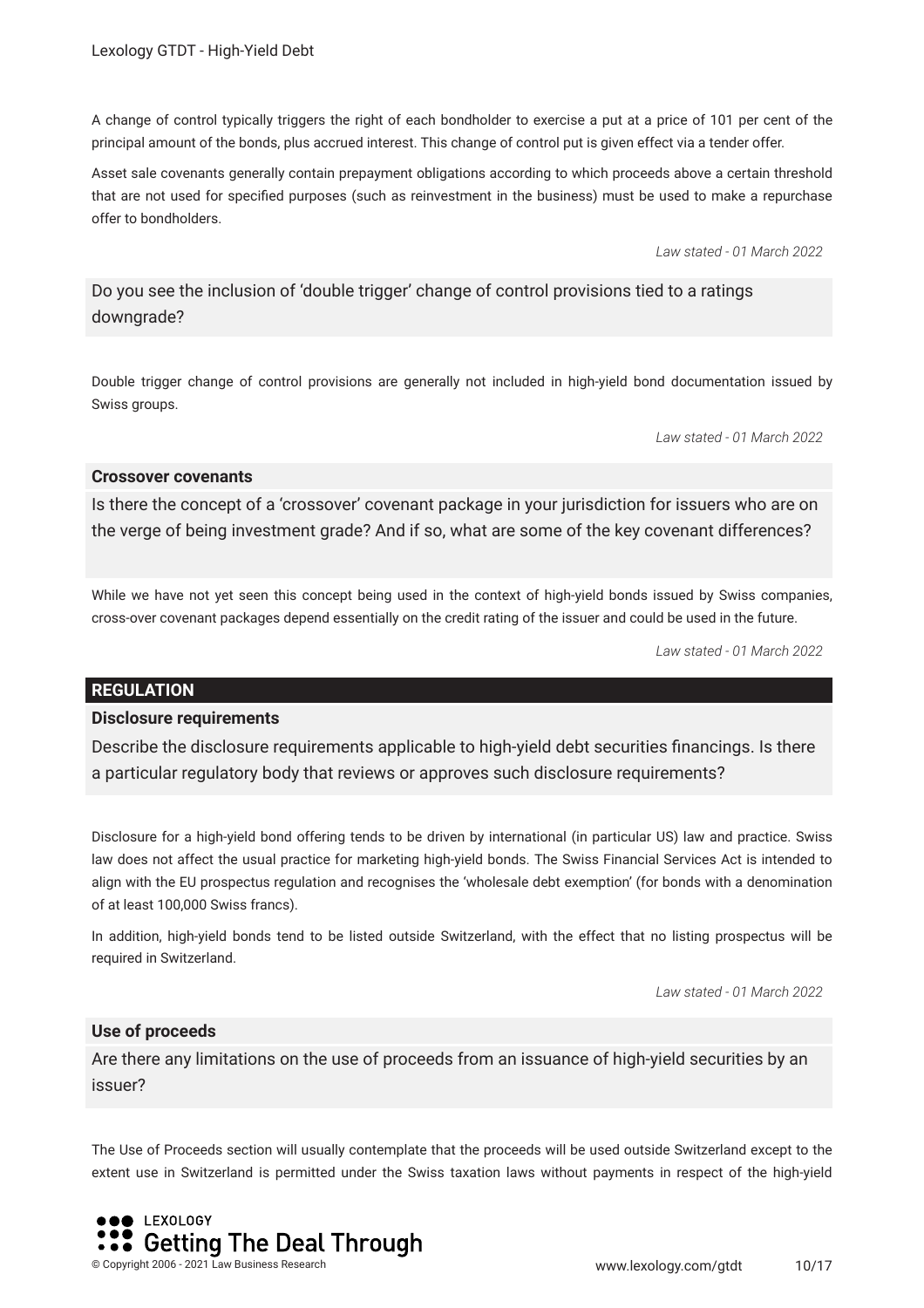bonds becoming subject to withholding or deduction for Swiss withholding tax as a consequence of such use of proceeds in Switzerland.

*Law stated - 01 March 2022*

#### **Restrictions on investment**

On what grounds, if any, could an investor be precluded from investing in high-yield securities?

Many European-based investors can only invest in listed securities. Accordingly, listing is sought to accommodate these investors even if the offering of high-yield bonds is made on a private placement basis and secondary market is essentially 'over-the-counter'.

The distribution of high-yield bonds will typically target large institutional investors, as supported by the high minimum denomination and selling restrictions.

Certain classes of potential investors, such as Swiss insurance companies and pension funds, may be subject to restrictions in the composition of their assets that can be used to cover their contingent commitments and may drive their investment decision.

*Law stated - 01 March 2022*

#### **Closing mechanics**

Are there any particular closing mechanics in your jurisdiction that an issuer of high-yield debt securities should be aware of?

The closing of a high-yield bond offering by a Swiss group typically occurs in the normal way.

Bonds or notes are issued in the form of global certifcates deposited with a common depositary on behalf of Euroclear and Clearstream.

In acquisition fnance, the structural security package (eg, pledge over shares and any intercompany loans; pledge over claims under the SPA) is put in place at closing while the 'hard' security package (at the target level) will be implemented post-closing (eg, assignment of trade accounts receivable, control agreement over bank accounts, IP and – subject to tax considerations – real estate).

*Law stated - 01 March 2022*

#### **GUARANTEES AND SECURITY**

#### **Guarantees**

Outline how guarantees among companies in a group typically operate in a high-yield deal in your jurisdiction. Are there limitations on guarantees?

The issuance of a guarantee or the grant of a security interest by a Swiss subsidiary for debts of its parent or sister company ('upstream or cross-stream guarantee or security') may in certain circumstances not be enforceable and, in the acquisition context, poses what is loosely referred to as 'fnancial assistance' issues under Swiss law.

The enforceability of an upstream or cross-stream guarantee or security has to be assessed based on (1) the Swiss subsidiary's corporate purpose as set forth in its articles of incorporation and (2) the benefts that the Swiss subsidiary receives for issuing the guarantee or granting the security interest.

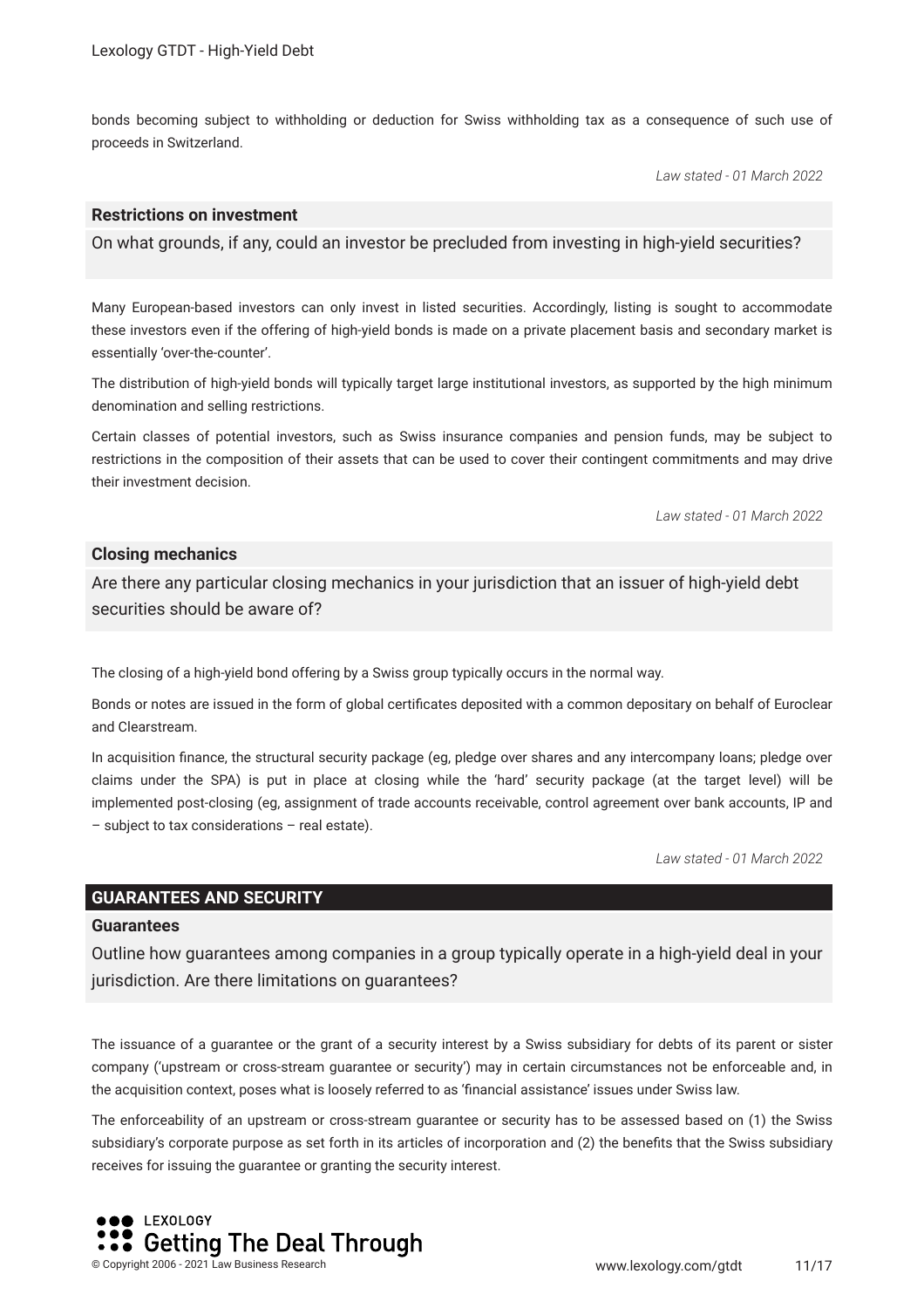In practice, it is often not feasible to conclude that the Swiss subsidiary receives adequate consideration for issuing a guarantee or granting a security interest (under the arm's-length principle). Accordingly, a number of steps are undertaken to validate the upstream credit enhancement as if the Swiss subsidiary had agreed to make a distribution to its parent or sister company:

- the articles of association of the Swiss subsidiary are amended to ensure that upstream and cross-stream guarantees and securities are expressly included in the corporate purpose of the company;
- the guarantee or security agreement contains limitation language to the effect that they are limited to the freely disposable equity of the Swiss subsidiary; and
- the issuance of the guarantee or the grant of the security interests is specifcally approved by the shareholders' meeting (in addition to the board of directors).

The relevant point of time to determine the quantum of freely disposable equity (and so the scope of the guarantee or security interest) is when the guarantee or security interest is enforced. That determination has to be made on the basis of an audited annual or interim balance sheet of the Swiss subsidiary. If the guarantee or security interest exceeds such amount, the guarantee or security would be, in the absence of the limitation language referred to above, voidable to the extent of such excess.

For the avoidance of doubt, depending on the fnancial circumstances of the Swiss subsidiary, the issuance of a guarantee or the grant of a security interest by a Swiss subsidiary may also qualify as a voidable transaction under the Swiss Debt Enforcement and Bankruptcy Act (subject to claw-back actions) even if approved by the shareholders' meeting and limited to its freely disposable equity.

*Law stated - 01 March 2022*

#### **Collateral package**

#### What is the typical collateral package for high-yield debt securities in your jurisdiction?

It is not unusual for Swiss companies to issue unsecured high-yield bonds in the international market. In the case of senior secured notes, the security package typically includes a pledge over the shares of group companies and intercompany loans (eg, downstream shareholder loans).

Depending on the circumstances (eg, where the issuer is further down the credit spectrum), the security package can also include:

- a pledge over cash or securities held in bank or securities accounts opened with Swiss banks;
- a pledge over material intellectual property rights; and/or
- the assignment for security purposes of specifed receivables (eg, intra-group receivables, trade receivables and receivables resulting from insurance policies).

*Law stated - 01 March 2022*

#### **Limitations**

Are there any limitations on security that can be granted to secure high-yield securities in your jurisdiction? Are there any limitations on types of assets that can be pledged as collateral? Are there any limitations on which entities can provide security?

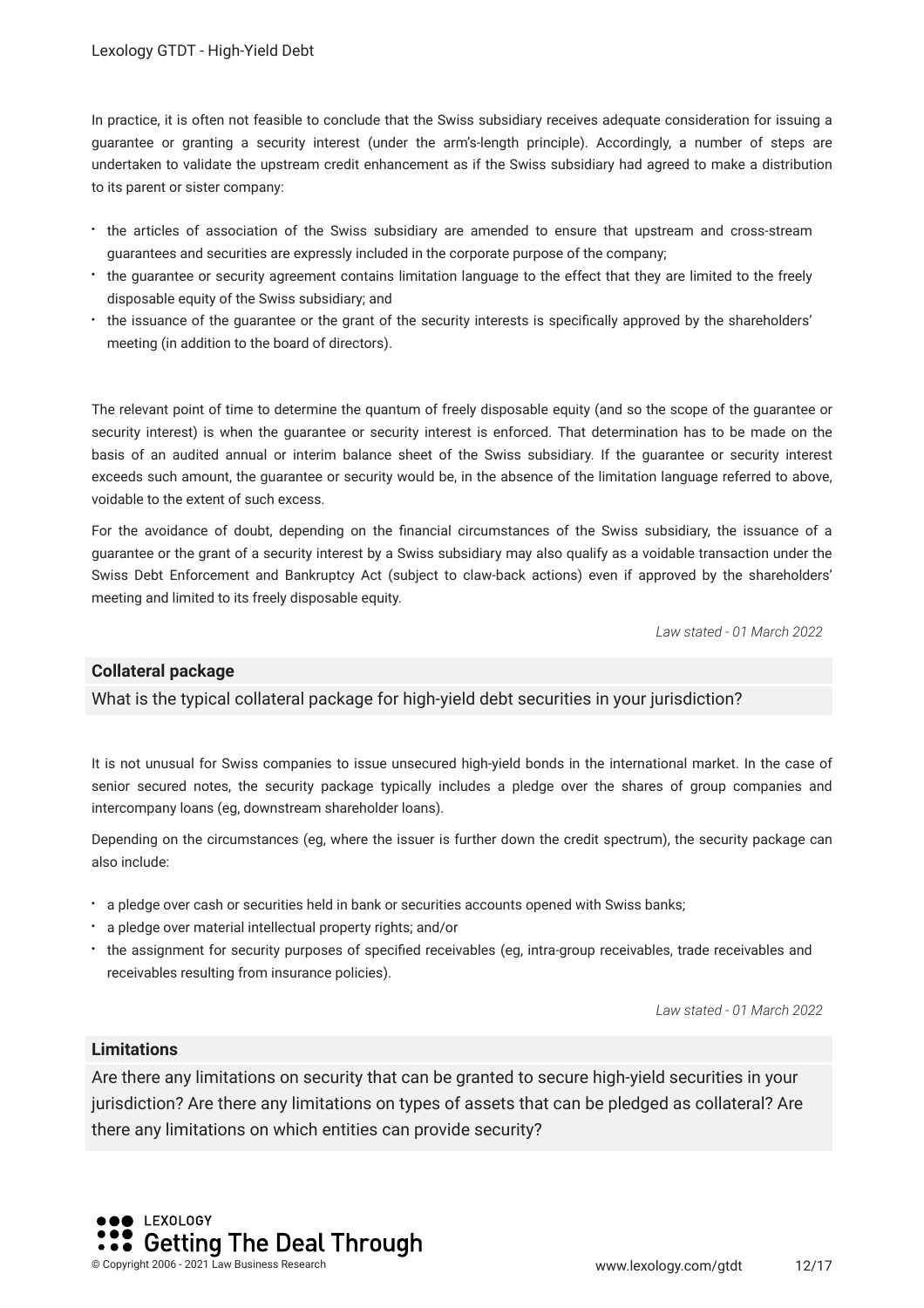In addition to limitations inherent in upstream or cross-stream security interests (or financial assistance considerations), one of the main limitations on the scope of the security package lies with the perfection of a pledge over movable assets (or chattel), which under Swiss law requires the transfer of physical possession of the collateral from the security provider to the secured parties or the security agent (under a 'dispossession requirement').

Possession can be transferred by handing over the collateral itself or the means to dispose of the collateral. In particular, Swiss law does not recognise the concept of foating charge. It is also not possible to perfect a security interest over movable assets by way of registration (with the exception of retention of title). Dispossession requirements would fundamentally disrupt the ability of the Swiss company to conduct its day-to-day activity. Therefore, movable assets located in Switzerland are typically not included in the security package.

In practice, secured parties sometimes require an undertaking from the issuer to pledge specifed assets upon the occurrence of predefned triggering events. However, this undertaking is a purely contractual commitment and does not create a security interest (it has no in rem effect).

*Law stated - 01 March 2022*

#### **Collateral structure**

Describe the typical collateral structure in your jurisdiction. For example, is it common to see crossing lien deals between high-yield debt securities and bank agreements?

There are two different collateral structures in Switzerland.

#### **Pledge (direct representation)**

A pledge is deemed to be an accessory security interest to the secured liabilities. This means that (1) the secured parties (ie, the holders of the pledge) must be the creditors under the secured liabilities and (2) the pledge automatically terminates if the secured liabilities are discharged or otherwise cease to exist. As a result, the security provider cannot validly pledge the collateral to a security trustee for the beneft of the creditors. To resolve this issue, the security trustee can serve as 'direct representative' acting in the name and on behalf of the creditors.

New York-law-governed indentures often adopt an alternative model: the 'parallel debt structure'. In that construct, the security trustee is deemed to hold a parallel and mirroring claim against the borrower. That parallel claim itself is secured by the pledge. Accordingly, the security agent can enforce independently all obligations under the documentation. The validity, binding effect and enforceability of the structure of the parallel debt has not yet been tested in Swiss courts.

#### **Assignment for security purpose (indirect representation)**

Where assets form part of an assignment or transfer for security purposes (non-accessory security interests), the security agent normally receives and holds the respective assets as a fduciary in its own name but on behalf and for account of the secured parties. As a consequence, the secured parties have, with respect to their pro rata entitlement in the enforcement proceeds of the security, a contractual claim towards the security agent.

It is possible for the same lien to secure different claims. Often, however, where senior secured notes are issued, they only share collateral with a super senior revolving credit facility.

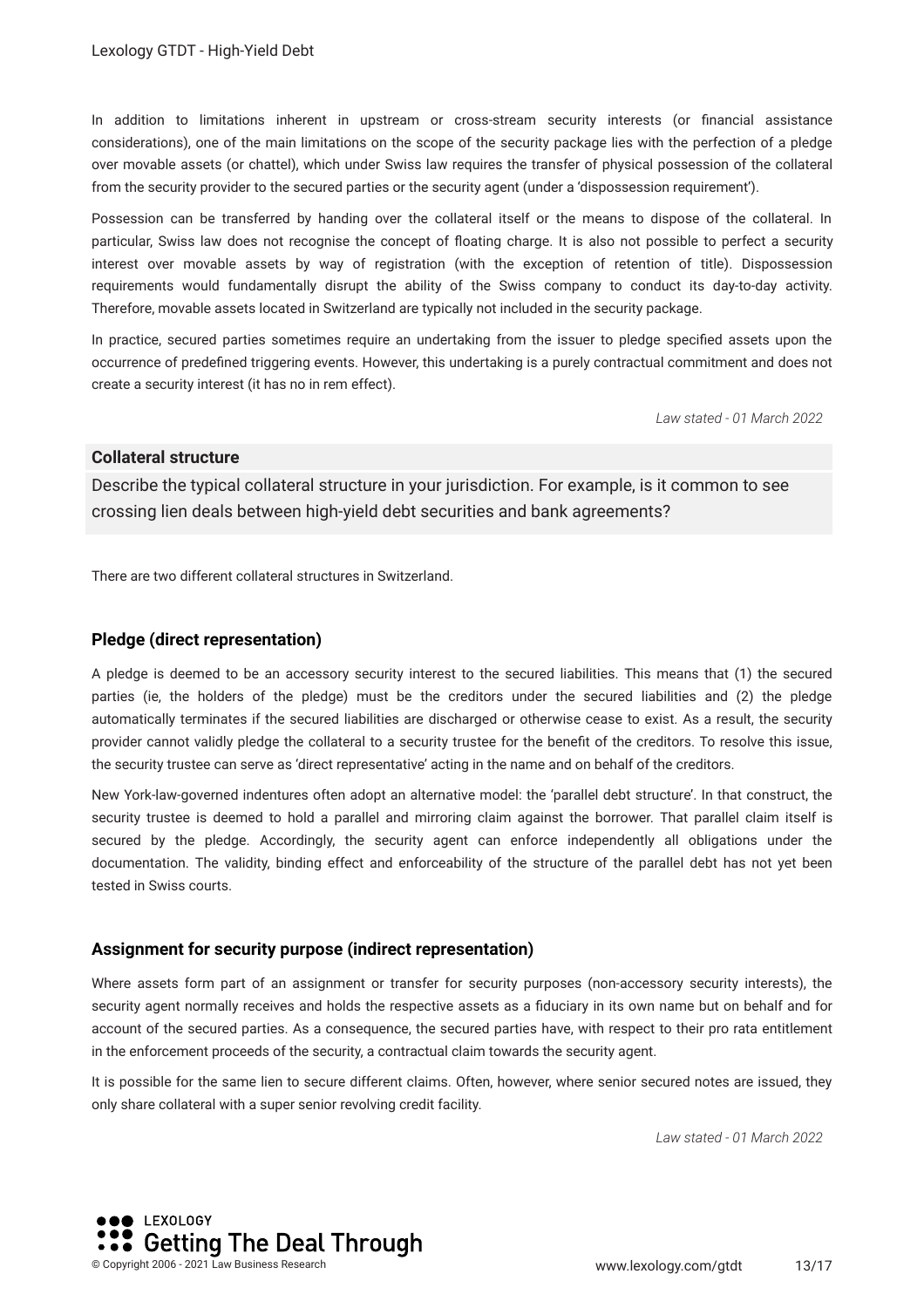Lexology GTDT - High-Yield Debt

#### **Legal expenses**

Who typically bears the costs of legal expenses related to security interests?

Legal expenses related to security interests (including preparation of security agreement and perfection) are typically borne by the issuer (potentially subject to a cap).

*Law stated - 01 March 2022*

#### **Security interests**

How are security interests recorded? Is there a public register?

Security interests in real estate properties, ships or aircraft must be recorded in the relevant public registers in order to be perfected.

There is otherwise no requirement to record security interests in public registers for the purposes of perfecting them in Switzerland.

In practice, in respect of certain assets, registration in public registers is nevertheless recommended to protect the secured parties against a good faith third-party acquiror and facilitate a potential enforcement of the security interest. For example, while registration is not required to perfect a security interest over intellectual property rights (eg, patents, designs and trademarks) in Switzerland, it is very common in practice.

There is no public register available for the assignment of receivables.

A pledge over shares does not need to be registered in the share register of the Swiss company (which is private) for perfection purposes but is common practice for publicity and to enhance the protection of the pledgee.

*Law stated - 01 March 2022*

How are security interests typically enforced in the high-yield context?

Foreclosure occurs either by way of private enforcement or by way of official enforcement proceedings pursuant to the Swiss Federal Debt Enforcement and Bankruptcy Act (DEBA).

It is usual for the secured parties or the security agent to be able to freely choose the foreclosure path. In a private enforcement, which is typically the preferred option for timing and efficiency reasons, the secured parties normally is duty bound to safeguard the interests of the security provider and to seek to obtain the best available price in the circumstances for the collateral (either in a private sale or public auction). The parties can agree that the secured parties are entitled to appropriate the collateral on the basis of a market value that can be determined objectively. The secured parties will be required to return any excess proceeds to the security provider under Swiss mandatory provisions.

Once bankruptcy proceedings against a security provider have been initiated, foreclosure on assets that are part of the bankruptcy estate is no longer possible and the enforcement is required to be made by the bankruptcy administrator in accordance with the DEBA.

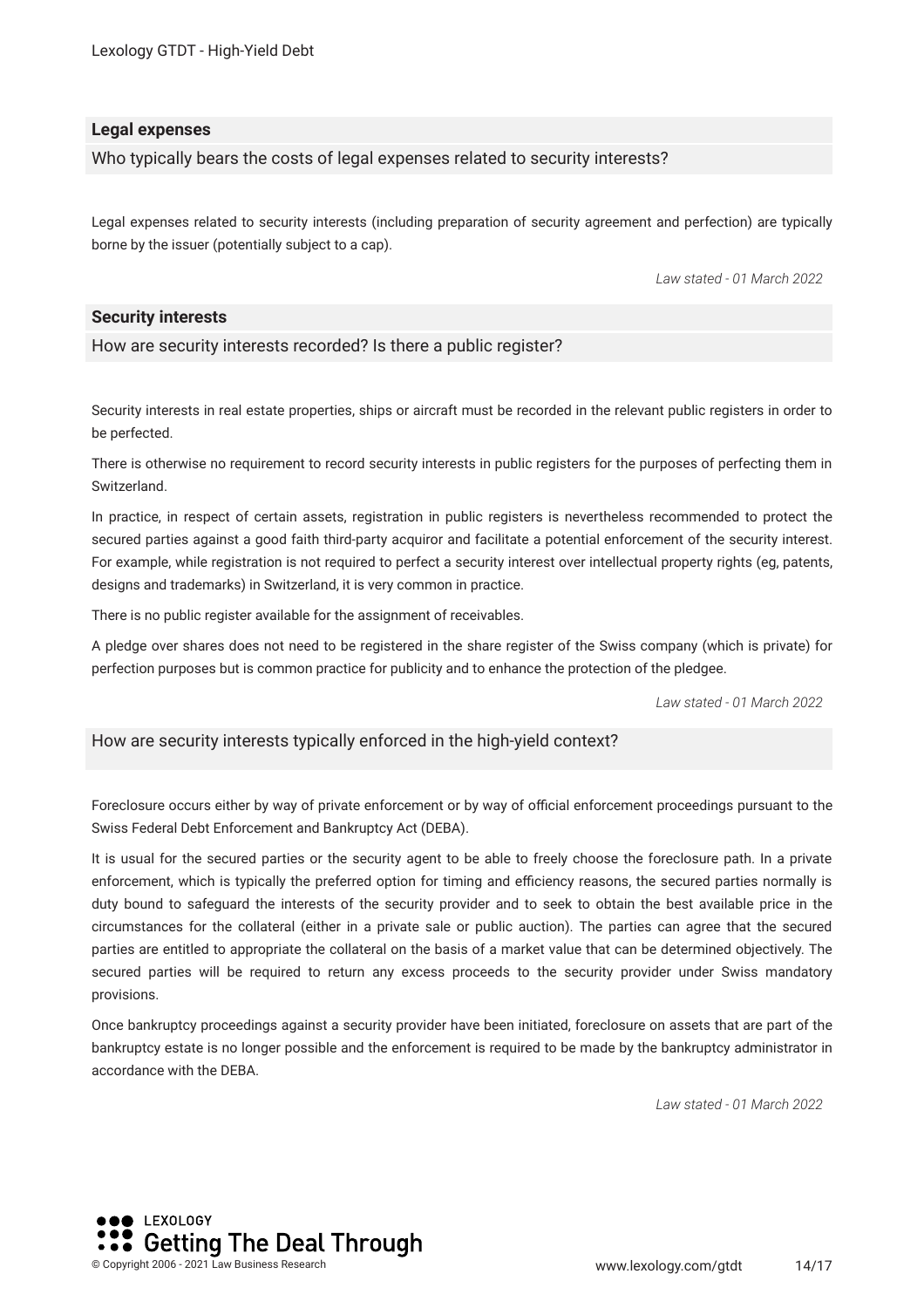#### **DEBT SENIORITY AND INTERCREDITOR ARRANGEMENTS**

#### **Ranking of high-yield debt**

How does high-yield debt rank in relation to other creditor interests?

In high-yield bond offerings of Swiss issuers, high-yield bonds tend to rank junior to bank loans (eg, a super senior revolving facility).

*Law stated - 01 March 2022*

#### **Regulation of voting and control**

Describe how intercreditor arrangements entered into by companies in your jurisdiction typically regulate voting and control between holders of high-yield debt securities and bank lenders?

It is customary to have intercreditor agreements that contain provision on voting, standstill and control rights between holders of high-yield bonds and bank lenders.

These agreements tend to follow the Loan Market Association template, which is governed by English law.

The content of the voting and control provisions vary depending on the characteristics of the transaction.

*Law stated - 01 March 2022*

#### **TAX CONSIDERATIONS**

#### **Offsetting of interest payments**

May issuers set off interest payments on their securities against their tax liability? Are there any special considerations for the high-yield market?

Interest payments on high-yield bonds generally are tax deductible. There are no special considerations for the highyield market.

Nevertheless, high-yield bonds are very rarely issued by Swiss companies given that bond interest payments are subject to a 35 per cent withholding tax.

In practice, bonds are often issued by a foreign subsidiary with the result that proceeds are on-lent to the Swiss entity to avoid the 35 per cent withholding tax. In such a confguration, intra-group interest payments by the Swiss entity exceeding safe harbour interest rates may be non-tax deductible if they are considered 'non-arm's length'.

It should be noted that on 17 December 2021, the Swiss Parliament voted to abolish Swiss withholding tax on bond interest payments. However, the deadline to launch a referendum has not yet expired. If confrmed, the reform is expected to become effective on 1 January 2023.

*Law stated - 01 March 2022*

#### **Tax rulings**

Is it common for issuers to obtain a tax ruling from the competent authority in your jurisdiction in connection with the issuance of high-yield bonds?

High-yield bonds are very rarely issued by Swiss companies given that bond interest payments are subject to a 35 per

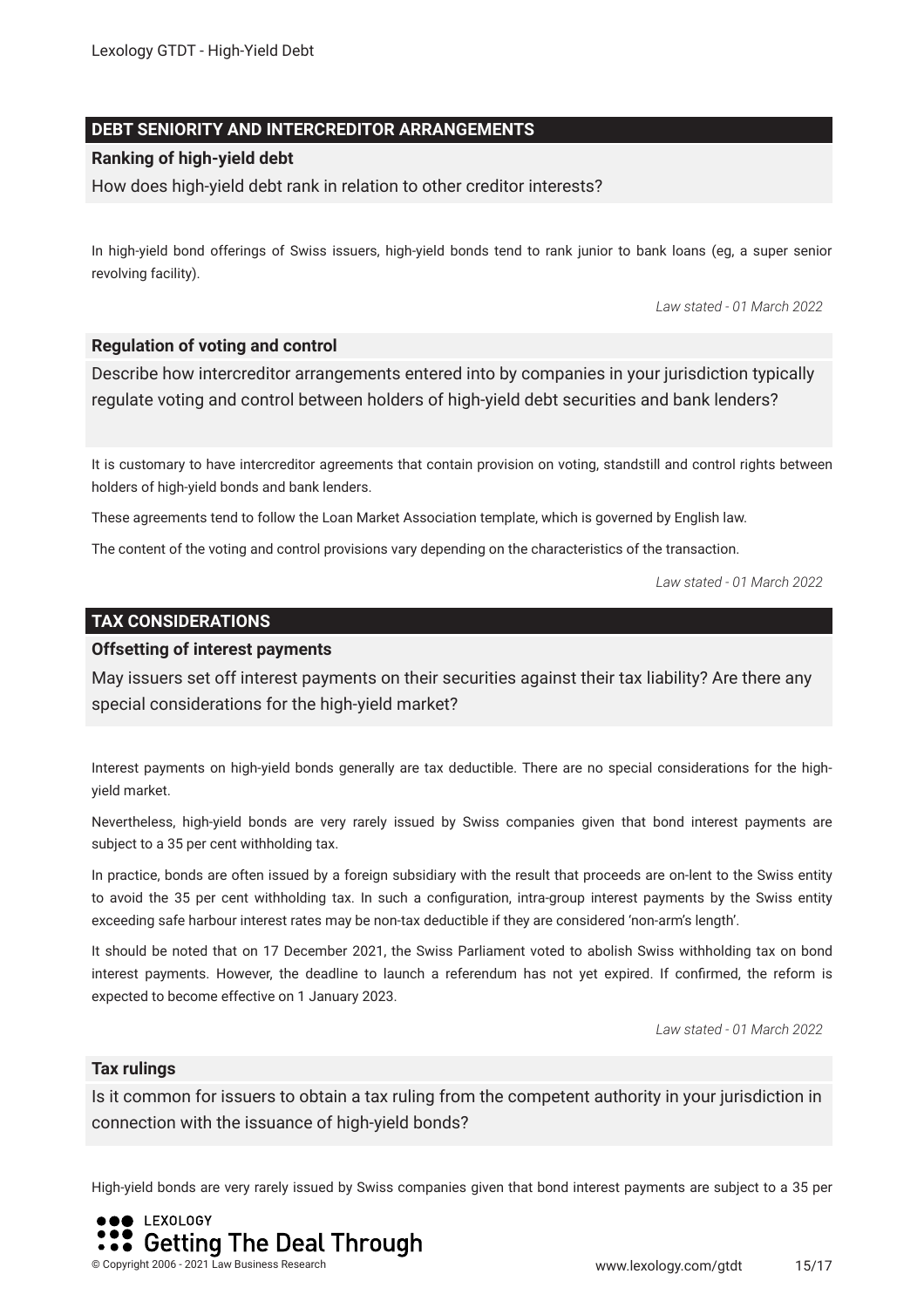cent withholding tax.

In most cases, bonds will be issued by a foreign group company and proceeds may be on-lent to the Swiss entity acting as guarantor with respect to the foreign bond. In such a confguration, the Federal Tax Authority may recharacterise the bond as a domestic bond based on an anti-avoidance approach (the no flow-back rule).

However, such practice is strictly limited and is not applicable if the amount of proceeds fowing back to Switzerland does not exceed (1) the amount of the combined equity of all of the Swiss entity's foreign (directly and indirectly held) subsidiaries and (2) the total amount of loans granted by the Swiss entities of a group to the group's foreign entities.

In practice, a tax ruling is usually fled with the Federal Tax Authority in an effort to ensure that the foreign bond will not be recharacterised as a domestic issuance. Tax rulings can also be obtained in relation to the intra-group on-lending to ensure the arm's-length nature of the transaction and compliance with thin-capitalisation rules.

*Law stated - 01 March 2022*

#### **UPDATE AND TRENDS**

#### **Recent developments**

Are there any emerging trends or hot topics regarding high-yield debt in your jurisdiction?

Given that Swiss withholding tax has been a signifcant brake on Swiss companies' access to international leveraged fnance markets, the abolition of the Swiss withholding tax, if approved by the Swiss people in a referendum, could have a signifcant impact on issuance volumes and structures for Swiss companies.

On the international scene, there have also been instances of sustainability-linked bonds or loans by sub-investment grade companies. Whether Swiss companies may enter the fray is a key trend to monitor.